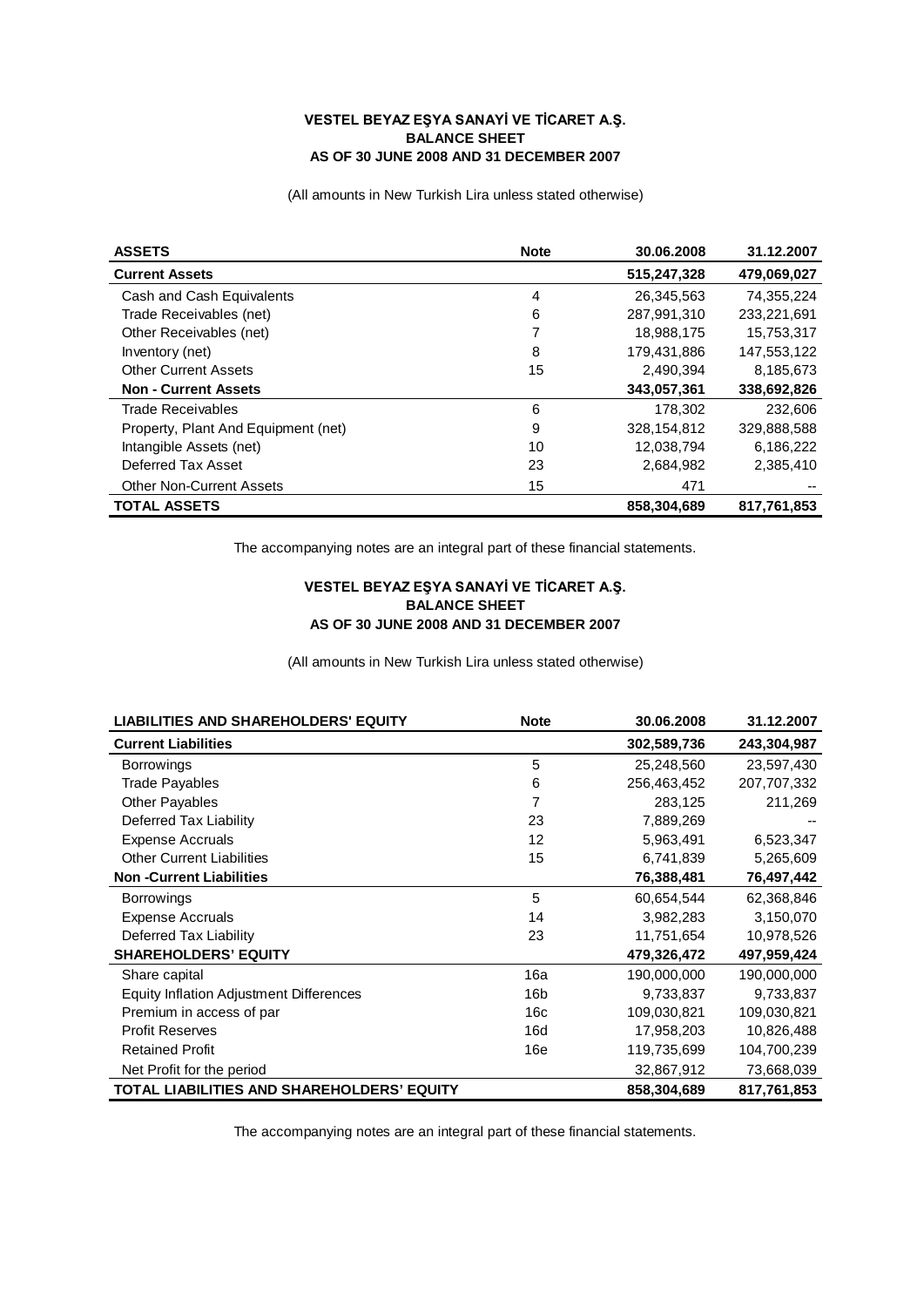## **VESTEL BEYAZ EŞYA SANAYİ VE TİCARET A.Ş. INCOME STATEMENT FOR THE SIX MONTH PERIOD ENDED 30 JUNE 2008**

(All amounts in New Turkish Lira unless stated otherwise)

|                                          | <b>Note</b> | $01.01 -$<br>30.06.2008 | $01.01 -$<br>30.06.2007 |
|------------------------------------------|-------------|-------------------------|-------------------------|
|                                          |             |                         |                         |
| <b>BASIC OPERATING INCOME</b>            |             |                         |                         |
| Sales (net)                              | 17          | 609,768,156             | 560,991,372             |
| Cost of Sales (-)                        | 17          | (536,530,223)           | (519, 339, 824)         |
| <b>GROSS PROFIT</b>                      |             | 73,237,933              | 41,651,548              |
| Marketing and selling expenses           | 18          | (12,095,820)            | (9,380,664)             |
| General and administrative expenses      | 18          | (8, 139, 429)           | (8,098,618)             |
| Research and development expenses        | 18          | (1,907,628)             | (6,979,762)             |
| Other operating income                   | 20          | 4,360,508               | 4,164,137               |
| Other operating expense                  | 20          | (690, 452)              | (2,312,617)             |
| <b>OPERATING PROFIT</b>                  |             | 54,765,112              | 19,044,024              |
| Financing Income                         | 21          | 48,478,571              | 54,293,803              |
| <b>Financing Expenses</b>                | 22          | (60, 548, 279)          | (23, 676, 849)          |
| <b>PROFIT BEFORE TAX</b>                 |             | 42,695,404              | 49,660,978              |
| Tax on income from continuing operations |             |                         |                         |
| Tax charge for the period                | 23          | (9,353,936)             | (7, 971, 373)           |
| Deferred tax income                      | 23          | (473, 556)              | 3,375,941               |
| <b>NET INCOME FOR THE PERIOD</b>         |             | 32,867,912              | 45,065,546              |
|                                          |             |                         |                         |
| <b>EARNINGS PER SHARE (YTL)</b>          | 24          | 0.17                    | 0.24                    |

The accompanying notes are an integral part of these financial statements.